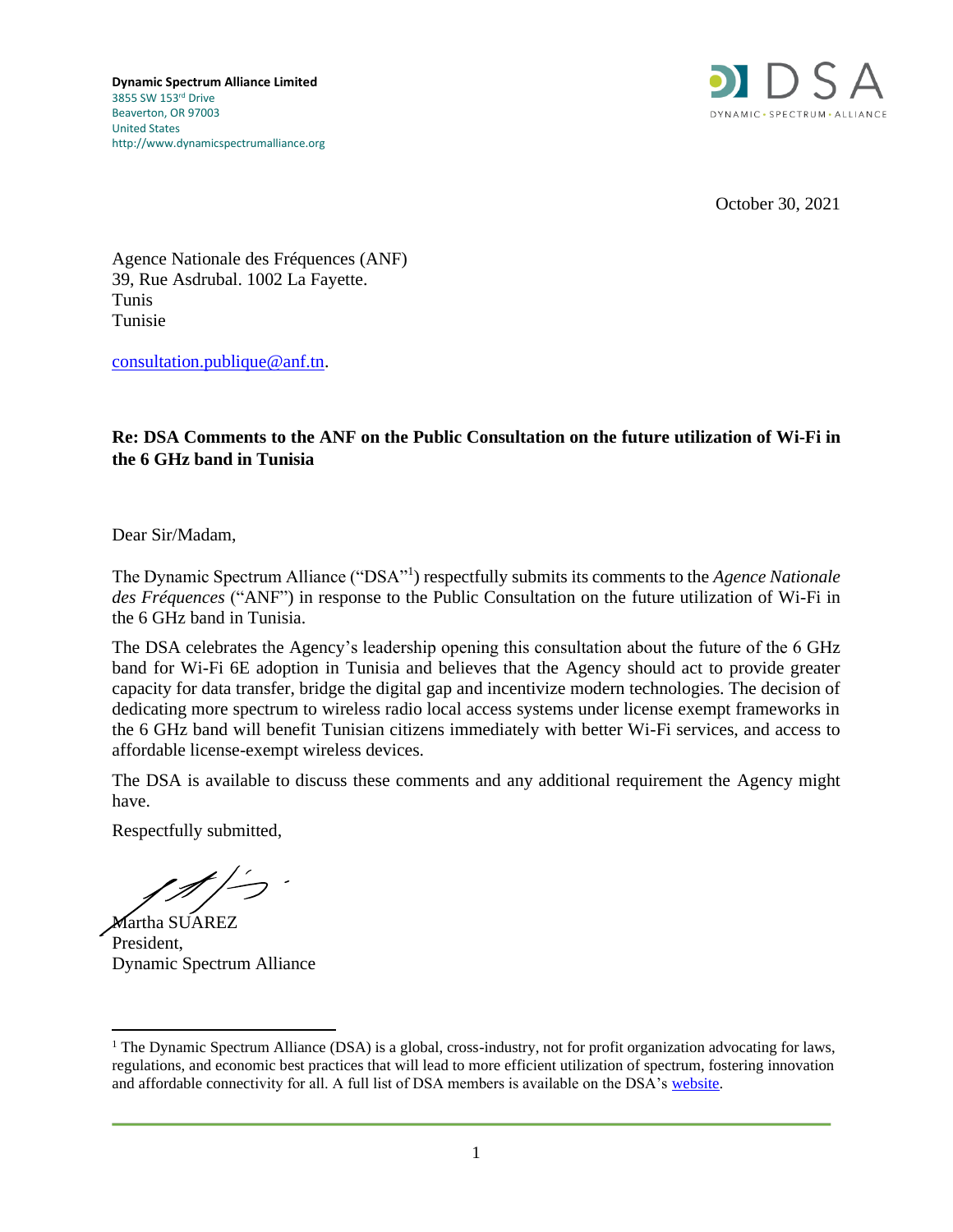

#### **DSA COMMENTS TO THE ANF ON THE PUBLIC CONSULTATION ON THE FUTURE UTILIZATION OF WI-FI IN THE 6 GHZ BAND IN TUNISIA**

The Dynamic Spectrum Alliance strongly supports the use of the lower 6 GHz band (5925- 6425 MHz) for Wi-Fi in Tunisia and commends *L'Agence Nationale des Fréquences* for the very important milestone of initiating this public consultation. In addition to taking this important first step, we strongly encourage ANF to extend the allocation of license-exempt spectrum to the entire 6 GHz band (5925-7125 MHz).

Access to the full 6 GHz band will be critical for state-of-the-art license-exempt Wireless Access Systems/Radio Local Area Networks (WAS/RLAN) systems and their evolution.<sup>2</sup> The entire 1200 MHz will be required to meet the projected demand for mid-band WAS/RLANs and other unlicensed uses. It would also support future Wi-Fi 7 devices feature 320 MHz wide channels. If only the lower 500 MHz is made available, only one 320 MHz channel is possible. On the other hand, three non-overlapping 320 MHz channels will be supported if the entire 1200 MHz of the 6 GHz band is made available for WAS/RLAN. Furthermore, unlicensed 6 GHz devices will offload traffic from cellular 5G networks (total data offload to unlicensed going from 74% to 79% in 2022),<sup>3</sup> which will lower the costs of network deployment for mobile operators and for edge investment by neutral host and third-party providers. Importantly, it will also lower costs for consumers.

The DSA strongly recommends that ANF authorize three device classes: 1) Low Power Indoor (LPI), 2) Very low Power Portable (VLP), and 3) Standard Power (SP) with Automated Frequency Coordination (AFC) in the entire 6 GHz band. All three device classes are critical to maximizing the opportunity to deploy the 6 GHz band with Wi-Fi enabled devices and play a separate role in enabling next generation services in Tunisia.

These device classes have been carefully studied in Europe, the United States, Canada, Brazil, and globally. Based on the rigor of the technical studies to-date, ANF can be confident that incumbent services would be protected from harmful interference while providing more robust utilization of the 6 GHz band. A significant portion of the world's economy has designated the entire 6 GHz band for license-exempt use, and we would strongly encourage ANF to do the same. This would increase the economies of scale for 6 GHz license-exempt equipment, such as Wi-Fi, and reduce costs and complexities in equipment deployment in Tunisia.

<sup>&</sup>lt;sup>2</sup> DSA notes that in a recent revision to a previously published Wi-Fi Alliance (WFA) economic assessment study on the value of Wi-Fi to economies the new value to the global economy is anticipated to be \$4.9 trillion by 2025.

<sup>3</sup> See Cisco Systems, Cisco Visual Networking Index: Global Mobile Data Traffic Forecast Update, 2017-2022.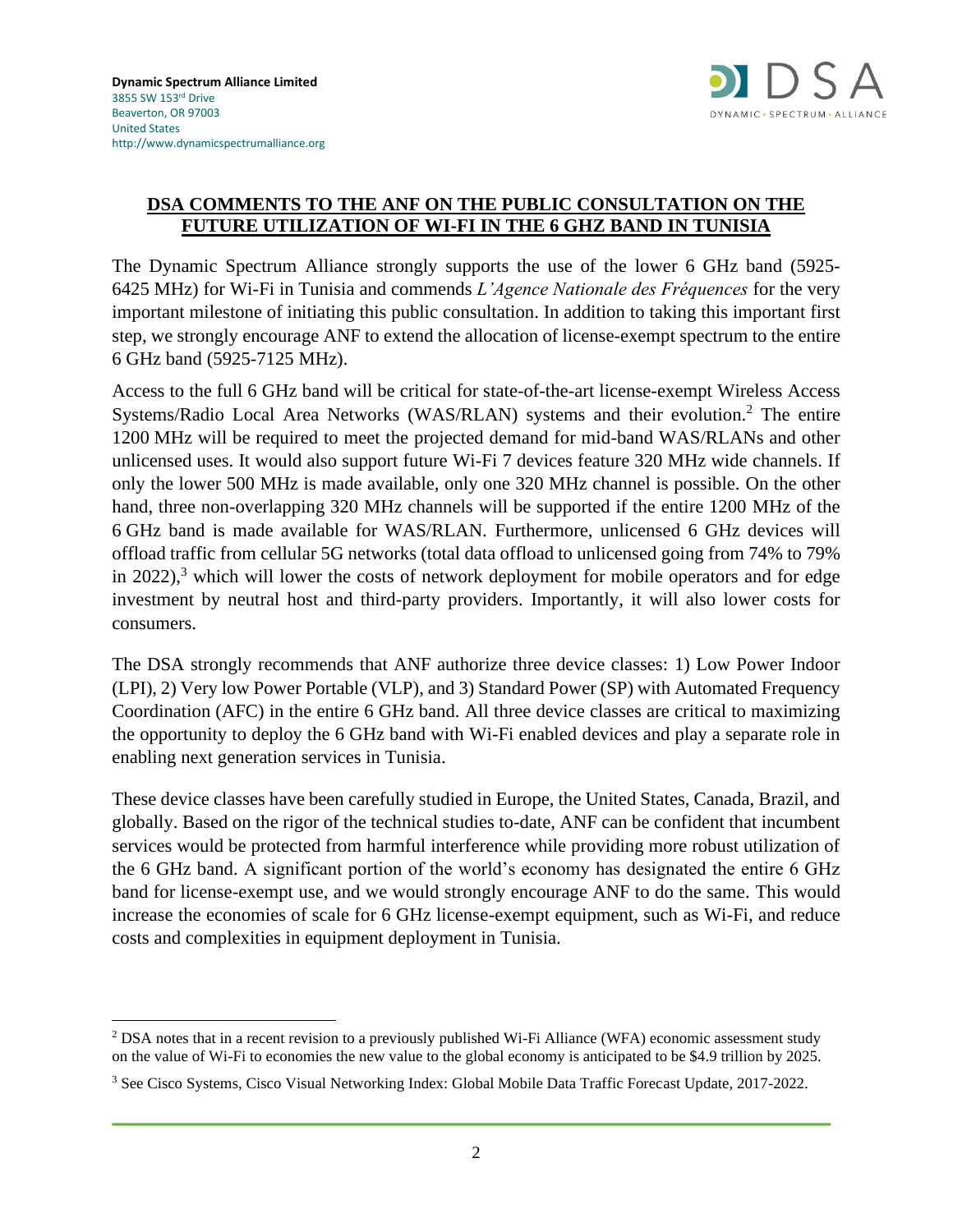

# **Question n° 1. What do you think is the ideal use of the 5925 - 6425 MHz band in Tunisia? Give your reasoning and justify your answer.**

The DSA believes that the highest and best use of the entire 6 GHz band is for license exempt operations. This band is adjacent to the 5 GHz band, which will lead to ease of deployment (reducing equipment costs, providing for similar wireless propagation). In addition, if the entire 1200 MHz of spectrum is made available, then ANF will put Tunisians in a position to fully enjoy the benefits of Wi-Fi 6E and Wi-Fi 7, which perform best when larger channels can be used (e.g., 80 MHz, 160 MHz, and 320 MHz channels) and will not overlap with nearby networks using the same channels. Such a decision would put Tunisia solidly with most of the rest of the world that have already made a decision on making 6 GHz available for Wi-Fi. Countries representing nearly 43% of global GDP have either decided to open the entire 6 GHz band for license-exempt use or are contemplating it. This means that Tunisians would enjoy the benefits of the economies of scale created, which will reduce equipment costs.

The IEEE 802.11ax standard is mature, and Wi-Fi Alliance has released the Wi-Fi 6E certification to support Wi-Fi in the  $6$  GHz band.<sup>4</sup> ETSI has produced a stable draft, which enables manufacturers to use with notified bodies to import products in Europe. Over fifty devices have been certified by the Wi-Fi Alliance for 6 GHz operations.<sup>5</sup> Multiple devices have been released into the market.

### **Question n° 2. Do you consider that current uses of the 5925 - 6425 MHz band must be maintained without modifications? Indicate the reasons that justify your reply.**

The DSA believes that incumbent services operating in the 6 GHz band – Fixed Services, Fixed Satellite Services (FSS) and Mobile Services – can continue to operate and grow in the band even if ANF designates the band for license-exempt operations.

As indicated previously, a significant number of technical studies undertaken in the United States, Europe, and elsewhere have demonstrated that administrations can make more fulsome use of the band without harmful effect on licensed services. As incumbent services in Tunisia are similar to those in other regions, we believe that the same co-existence scenarios are applicable, and ANF can take comfort that this body of technical work would substantiate its decision to open the band.

**Question n° 3. Do you consider it feasible to operate local radio networks (WLAN), NR-U, 5G-U and any other technology in the band 5925 – 6425 MHz on a license-exemption basis? If yes, what is the amount of electromagnetic spectrum necessary for the implementation of** 

<sup>4</sup> Se[e https://www.globenewswire.com/en/news-release/2021/01/07/2154890/0/en/Wi-Fi-Alliance-delivers-Wi-Fi-](https://www.globenewswire.com/en/news-release/2021/01/07/2154890/0/en/Wi-Fi-Alliance-delivers-Wi-Fi-6E-certification-program.html)[6E-certification-program.html](https://www.globenewswire.com/en/news-release/2021/01/07/2154890/0/en/Wi-Fi-Alliance-delivers-Wi-Fi-6E-certification-program.html)

<sup>5</sup> Se[e https://www.wi-fi.org/product-finder](https://www.wi-fi.org/product-finder-results?sort_by=certified&sort_order=desc&capabilities=189&certifications=1335)[results?sort\\_by=certified&sort\\_order=desc&capabilities=189&certifications=1335](https://www.wi-fi.org/product-finder-results?sort_by=certified&sort_order=desc&capabilities=189&certifications=1335)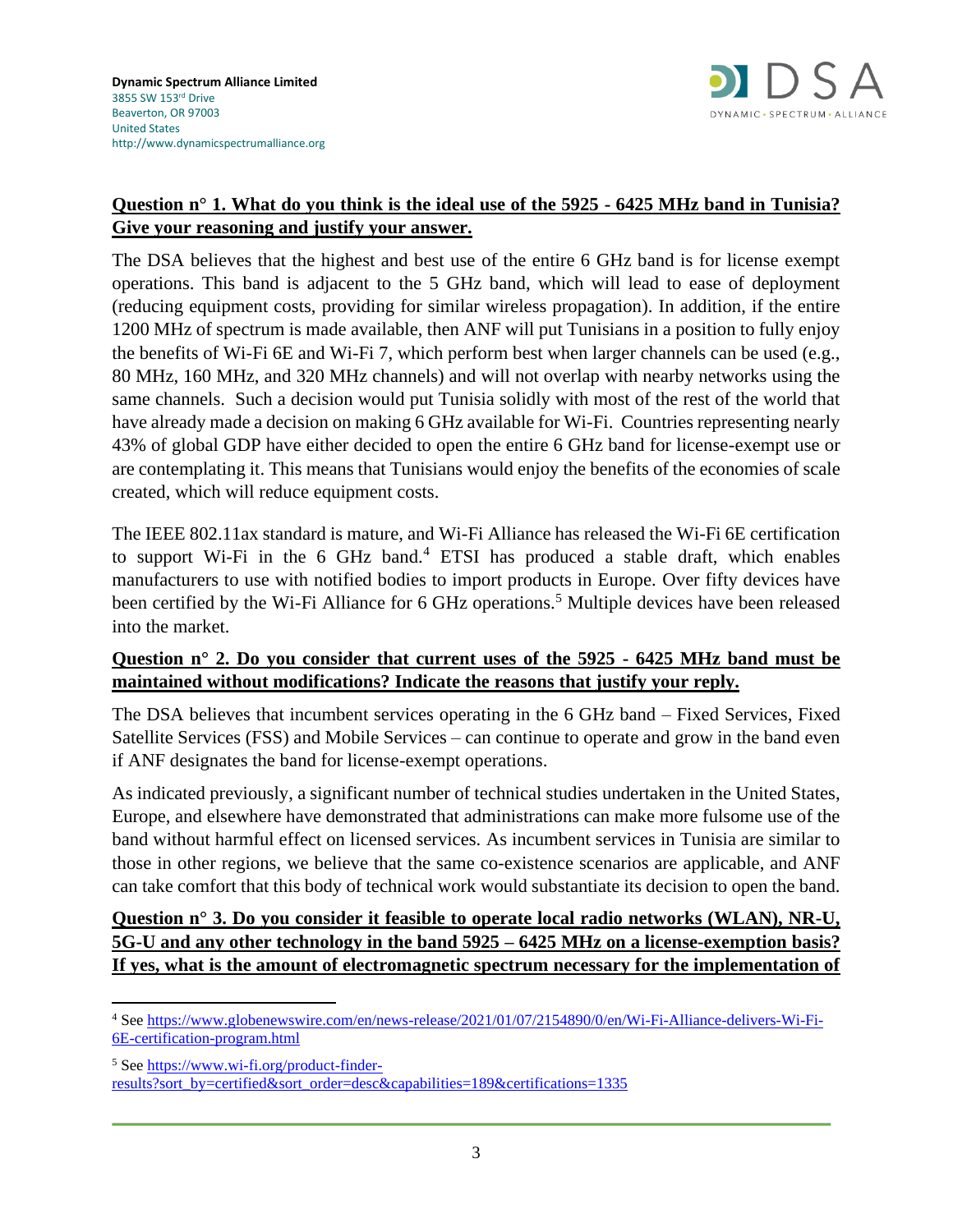

## **WLAN in Tunisia? Provide the advantages of following your preferred action plan and the disadvantages and risks of not following it and the reasons that support your position.**

Given the work being undertaken in ETSI, and between IEEE and 3GPP, the DSA is confident that WLAN technologies will be able to coexist with each other, while still protecting incumbent operations.

As mentioned above, the DSA recommends that ANF designate the entire 6 GHz band (5925-7125 MHz) for license-exempt use. The number of devices using license exempt spectrum has grown significantly from 2003 to 2021 – from50 million to 13 billion - and spectrum designated for such devices must keep up with this growth. In addition, new applications are driving greater demand for more bandwidth to achieve low latency and high throughput. Applications such as Augmented, Virtual, and Mixed reality are becoming more popular and will strain existing network capacity. These applications are critical for quality of healthcare, education, manufacturing, transportation, and a variety of other aspects of life.

To support these applications, access points are deployed at a higher density, and they are operating at 80 MHz and 160 MHz channels. Once Wi-Fi 7 is deployed, we expect networks to operate on 320 MHz channels, which in reality can only be made possible in markets that enable the entire 6 GHz band. In short, spectrum demand is increasing and ANF must future proof the airwaves for Tunisians by designating a sufficient amount of license-exempt spectrum to support this growth. The only spectrum range identified by the WLAN industry to support this growth globally is the 5925-7125 MHz frequencies.

**Question n° 4. What technical and operational restrictions would be necessary to ensure that the deployment of indoor WLANs, including devices with low power and Wi-Fi systems, in the band 5925 - 7125 MHz on a free basis license does not cause harmful interference to other systems operating in the band 5925 - 7125 MHz in Tunisia? Provide the reasons for your opinion and the technical evidence that supports your proposal.** 

As indicated above, coexistence with incumbent operations has been studied extensively. It has been determined that LPI and VLP portable devices are unlikely to create harmful interference to incumbent operations.

Comprehensive studies of coexistence between WLAN and incumbent services in the 5925- 7125 MHz band conducted in the United States and Europe have determined that LPI devices could operate at power levels up to 30 dBm and VLP devices could operate at power levels up to 14 dBm while protecting incumbent operations. <sup>6</sup> The telecom regulator in Brazil, ANATEL, found

<sup>6</sup> *See CEPT Electronic Communications Committee. ECC Report 302, available at* 

*[https://docdb.cept.org/download/cc03c766-35f8/ECC%20Report%20302.docx,](https://docdb.cept.org/download/cc03c766-35f8/ECC%20Report%20302.docx) ECC Report 316*: *Sharing studies assessing short-term interference from Wireless Access Systems including Radio Local Area Networks (WAS/RLAN) into Fixed Service in the frequency band 5925-6425 MHz*, May 21, 2020, *available at*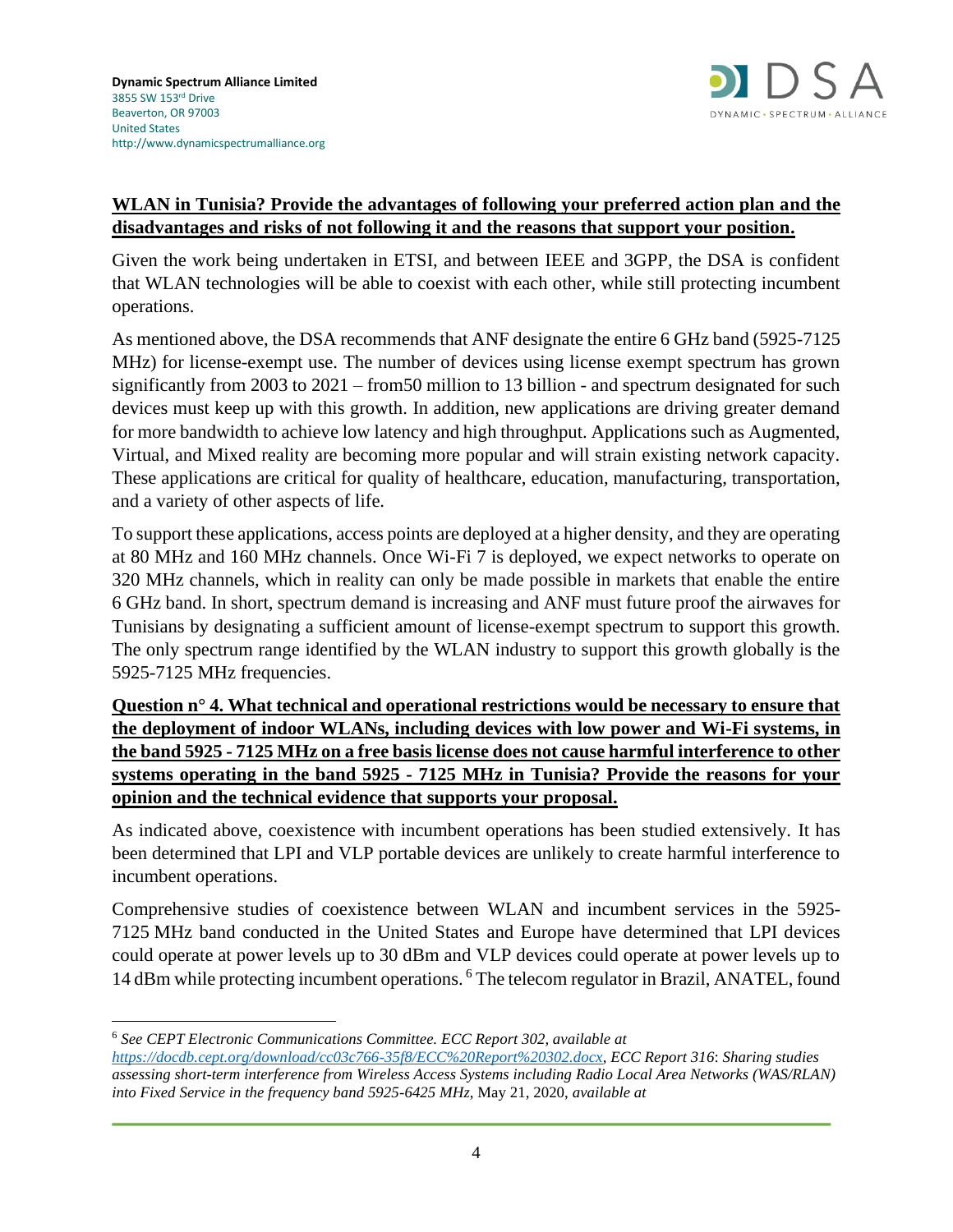

that VLP devices can operate at power levels up to 17 dBm without the risk of harmful interference to incumbent operations.<sup>7</sup>

Based on these technical studies, the DSA recommends ANF adopt the following technical requirements:

| <b>Device category</b>               | Low-Power Access<br>Point | Very Low Power<br>mobile equipment | <b>Standard Power</b>                            |
|--------------------------------------|---------------------------|------------------------------------|--------------------------------------------------|
| <b>Operating location</b>            | Indoor only               | Indoor & Outdoor                   | Indoor and Outdoor                               |
| <b>Licensing scheme</b>              | License-exempt            | License-exempt                     | License-Exempt with<br>Frequency<br>Coordination |
| Max.<br>transmit<br>power (e.i.r.p.) | 30 dBm                    | $17 \text{ dBm}$                   | $36$ dBm                                         |

*Table 1. Proposed Technical Conditions for 6 GHz WLAN Device Types*

If ANF authorizes these transmit power limits for these device types, it will maximize wireless broadband opportunities for Tunisians.

## **Question n° 5. Do you know of any other techniques for using Wi-Fi in the 5925 - 6425 MHz band? What is the value of the e.i.r.p. you are offering?**

Please see the response to question 4 above.

*Area Networks (WAS/RLAN)*, Annex 1, A1.2, Nov. 20, 2020,<https://docdb.cept.org/document/16737> (listing technical conditions for LPI and VLP in Europe) (*ECC Decision 20(01))*. Ofcom, *Statement: Improving spectrum access for Wi-Fi, Statement*, 4.51, (July 24, 2020), [\(https://www.ofcom.org.uk/consultations-and](https://www.ofcom.org.uk/consultations-and-statements/category-2/improving-spectrum-access-for-wi-fi)[statements/category-2/improving-spectrum-access-for-wi-fi](https://www.ofcom.org.uk/consultations-and-statements/category-2/improving-spectrum-access-for-wi-fi) (confirming that radiated power limits of 25 mW for VLP are "sufficient to manage the risk of interference"). *Unlicensed Use of the 6 GHz Band*, Report and Order and Further Notice of Proposed Rulemaking, ET Docket No. 18-295 (Apr. 24, 2020) [https://ecfsapi.fcc.gov/file/0424167164769/FCC-20-51A1\\_Rcd.pdf.](https://ecfsapi.fcc.gov/file/0424167164769/FCC-20-51A1_Rcd.pdf)

<sup>7</sup> See

[https://www.ecodocdb.dk/download/8951af9e-1932/ECC%20Report%20316.pdf;](https://www.ecodocdb.dk/download/8951af9e-1932/ECC%20Report%20316.pdf) and, *ECC Decision 20(01): On the harmonised use of the frequency band 5945-6425MHz for Wireless Access Systems including Radio Local*

[https://sistemas.anatel.gov.br/SACP/Contribuicoes/TextoConsulta.asp?CodProcesso=C2427&Tipo=1&Opcao=anda](https://sistemas.anatel.gov.br/SACP/Contribuicoes/TextoConsulta.asp?CodProcesso=C2427&Tipo=1&Opcao=andamento) [mento](https://sistemas.anatel.gov.br/SACP/Contribuicoes/TextoConsulta.asp?CodProcesso=C2427&Tipo=1&Opcao=andamento)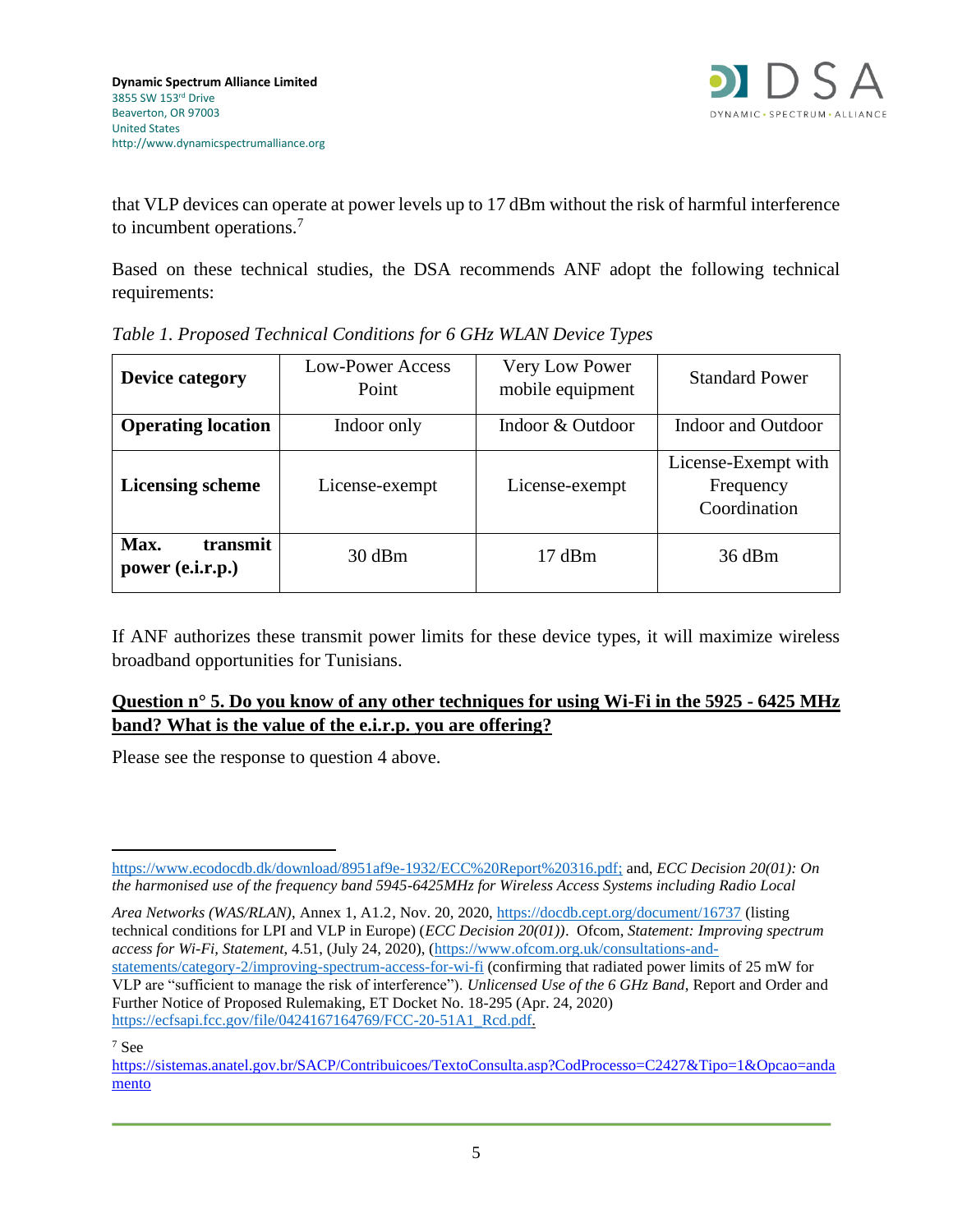

### **Question n° 6. In your opinion, should we be satisfied only with the 5925 - 6425 MHz band? to use Wi-Fi 6 or to generalize this use over the entire 5925 - 7125 MHz band? Why ? The position of which sub-region will suit Tunisia the most?**

As indicated above, the DSA strongly recommends that ANF designate the entire 5925-7125 MHz frequency range for license-exempt use. DSA has researched this topic extensively and has published a white paper entitled, "6 GHz License Exempt: Why the full 1200 MHz and why now?"<sup>8</sup> In this white paper, we provide a complete answer to this question. The DSA would welcome the opportunity to discuss our findings in this white paper with ANF in greater detail.

# **Question n° 7. What technical and operational restrictions would be necessary to ensure that the deployment of outdoor WLANs and Wi-Fi systems, within the band 5925 - 6425 MHz on a license-exempt basis does not cause interference detrimental to other systems operating in the 6 GHz band in Tunisia? Provide the reasons for your opinion and the technical evidence that supports your proposal.**

The proposed technical conditions provided in question 4 above, will enable coexistence with incumbent licensed operations in Tunisia. The United States and Canada are the first countries to authorize Standard Power outdoor operations, and they have done so requiring automated frequency coordination (AFC) with incumbent operations. AFC is a simple database protection approach that allows SP devices to transmit at higher powers in locations and on frequencies where such transmissions will not create harmful interference. The DSA has written a white paper on this topic entitled, "Automated Frequency Coordination: An Established Tool for Modern Spectrum Management."<sup>9</sup> This white paper outlines the basic concepts behind AFC and explains how AFC can enable higher spectrum density of use indoors and outdoors.

While not required based on technical studies, the United States required the implementation of an elevation-dependent transmit power mask (reduction from 36 dBm EIRP down to 21 dBm  $>$  30 degree elevation) to protect Fixed Satellite Services (FSS) for Standard Power outdoor operations.

# **Question n° 8. What are, according to you, the technical and operational characteristics a Wi-Fi system used in the 5925 - 6425 MHz band which can be used by RLANs operating outdoors in order to protect the FSS systems operating in the Earth-to-Space direction in the band 5925 - 7075 MHz and in the Space-Earth direction in the band 6700 - 7075 MHz against harmful interference? Provide reasons techniques to support your answer.**

Technical studies demonstrate that building attenuation for LPI devices, and severely constrained power levels of VLP devices, is more than sufficient to protect FSS operations. In an abundance

<sup>8</sup> [http://dynamicspectrumalliance.org/wp-content/uploads/2021/08/6GHz-License-Exempt-Band-Why-1200-MHz](http://dynamicspectrumalliance.org/wp-content/uploads/2021/08/6GHz-License-Exempt-Band-Why-1200-MHz-and-Why-Now.pdf)[and-Why-Now.pdf](http://dynamicspectrumalliance.org/wp-content/uploads/2021/08/6GHz-License-Exempt-Band-Why-1200-MHz-and-Why-Now.pdf)

<sup>9</sup> [http://dynamicspectrumalliance.org/wp-content/uploads/2019/03/DSA\\_DB-Report\\_Final\\_03122019.pdf](http://dynamicspectrumalliance.org/wp-content/uploads/2019/03/DSA_DB-Report_Final_03122019.pdf)